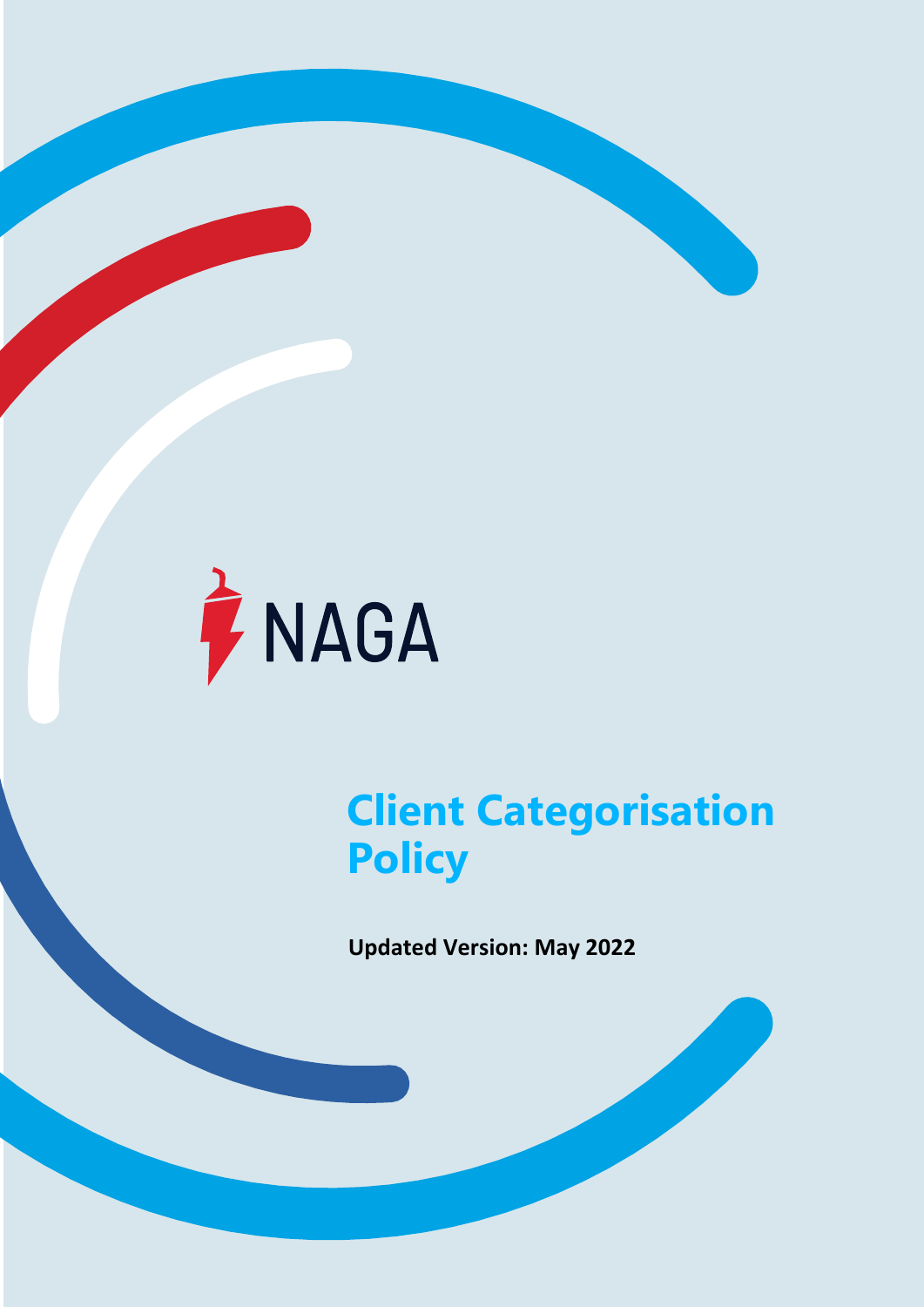## **Table of Contents**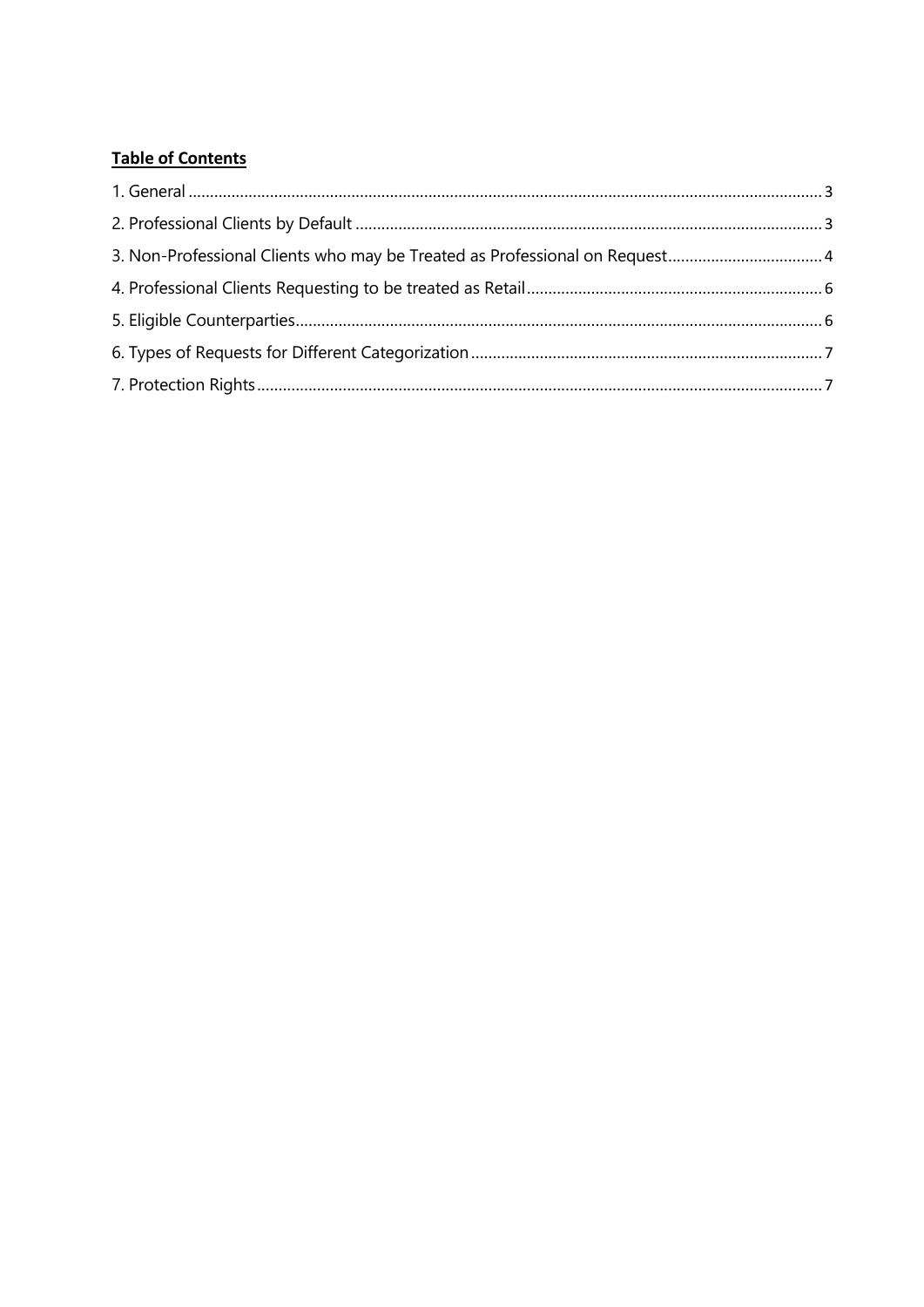

## <span id="page-2-0"></span>**1. General**

NAGA Markets Europe Ltd (hereinafter "the Company") is operating under the Cypriot Law L. 87(1)/2017 titled "Investment Services and Activities and Regulated Markets Law of 2017" (hereinafter "Law"), which transposed the European Directive 2014/65/EU of the European Parliament and of the Council of 15 May 2014 on markets in financial instruments and amending Directive 2002/92/EC and Directive 2011/61/EU, as the same may be in force from time to time and modified or amended from time to time (hereinafter "MiFID II").

Following the implementation of the MiFID II, the Company is required to categorize its Clients into one of the following three categories: "Retail", "Professional" or "Eligible Counterparty".

**"Retail Client"** is a Client who is not a Professional Client by default or an Eligible Counterparty, as defined in paragraph 2 further below. It is noted that Retail Clients are afforded with the highest level of protection.

**"Professional Client"** is a Client who possesses the experience, knowledge and expertise to make their own investment decisions and properly assess the risks incurred, as further detailed below (see paragraphs 2 and 3 below).

**"Eligible counterparty"** is a type of Professional Client, and applicable only when the service provided to such a Professional Client is of receiving & transmitting and/or executing orders, or Dealing on own Account (see paragraph 5 below).

## <span id="page-2-1"></span>**2. Professional Clients by Default**

The following entities that satisfy one or more of the following criteria shall be classified as Professional Clients by default:

- (a) Entities which are required to be authorized or regulated to operate in the financial markets. The list below should be understood as including all authorised entities carrying out the characteristic activities of the entities mentioned: entities authorised by a Member State under a European Community Directive, entities authorised or regulated by a Member State without reference to such Directive, and entities authorised or regulated by a non-Member State:
	- Credit institutions
	- Investment firms
	- Other authorized or regulated financial institutions
	- Insurance companies
	- Collective investment schemes and management companies of such schemes
	- Pension funds and management companies of such funds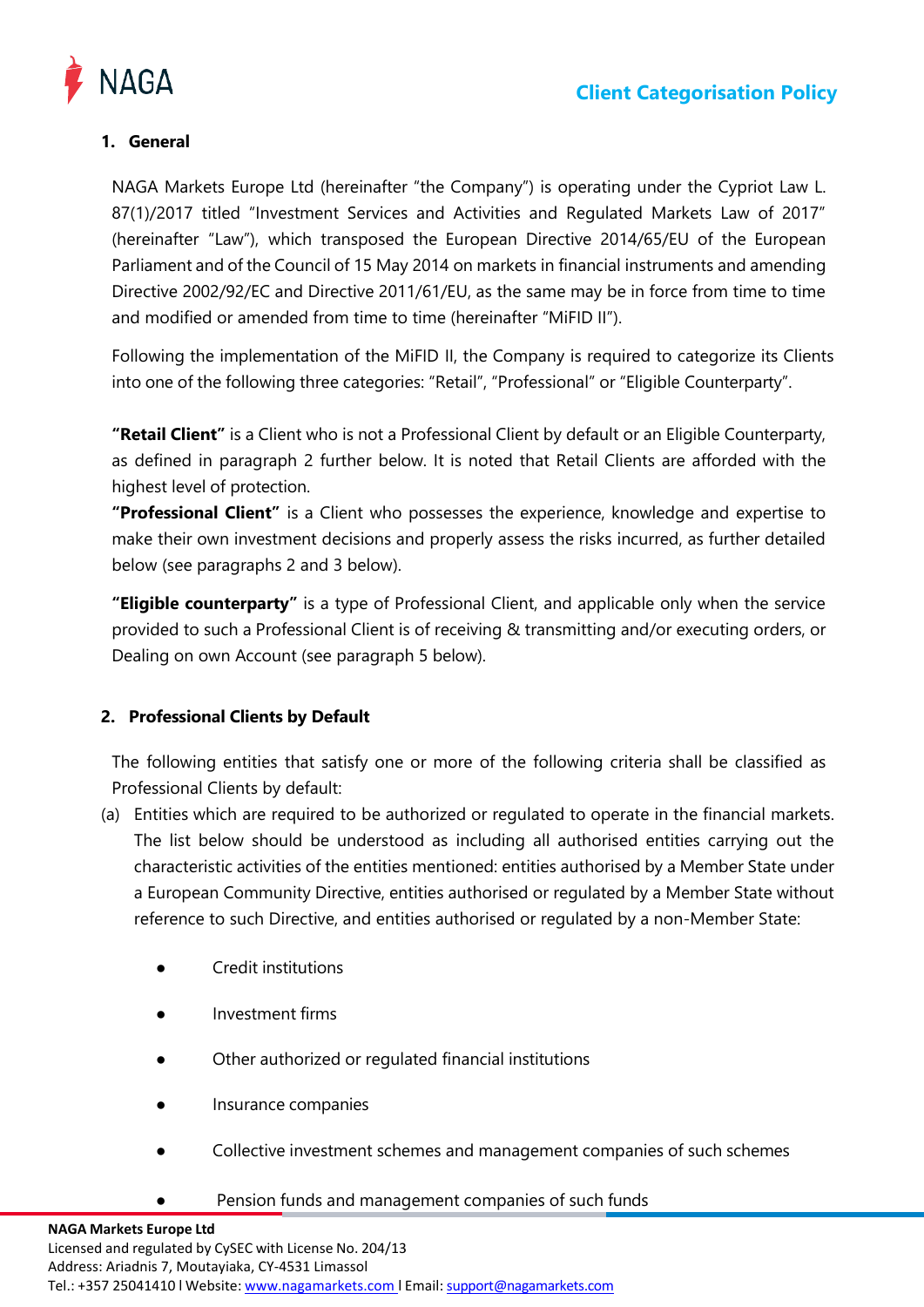



- Commodity and commodity derivatives dealers
- Locals: firms which provide investment services and/or perform investment activities consisting exclusively in dealing on own account on markets in financial futures or options or other derivatives and on cash markets for the sole purpose of hedging positions on derivatives markets or which deal for the accounts of other members of those markets or make prices for them and which are guaranteed by clearing members of the same markets, where responsibility for ensuring the performance of contracts entered into by such firms is assumed by clearing members of the same markets.
- Other institutional investors

(b) Large undertakings meeting two of the following size requirements, on a portfolio basis:

- Balance sheet total at least EUR 20,000,000
- Net turnover at least EUR 40.000.000
- Own funds at least EUR 2.000.000

(c) National and regional governments, public bodies that manage public debt, Central Banks, international and supranational institutions such as the World Bank, the International Monetary Fund, the European Central Bank, the European Investment Bank and other similar international organizations.

(d) Other institutional investors whose main activity is to invest in financial instruments, including entities dedicated to the securitization of assets or other financing transactions.

The entities mentioned above are considered to be Professional Clients by default. So, where the Client fulfils one of the criteria referred to above, the Company shall inform the Client prior to any provision of services that, on the basis of the information available to the Company, the Client is deemed to be a Professional Client and will be treated as such, unless the Company and the Client agree otherwise (see paragraph 4 below).

#### <span id="page-3-0"></span>**3. Non-Professional Clients who may be Treated as Professional on Request**

*3.1. General*

Clients not mentioned in paragraph 2 above may also be allowed to be treated as Professional Clients and hence waive some of the protections afforded by the Law.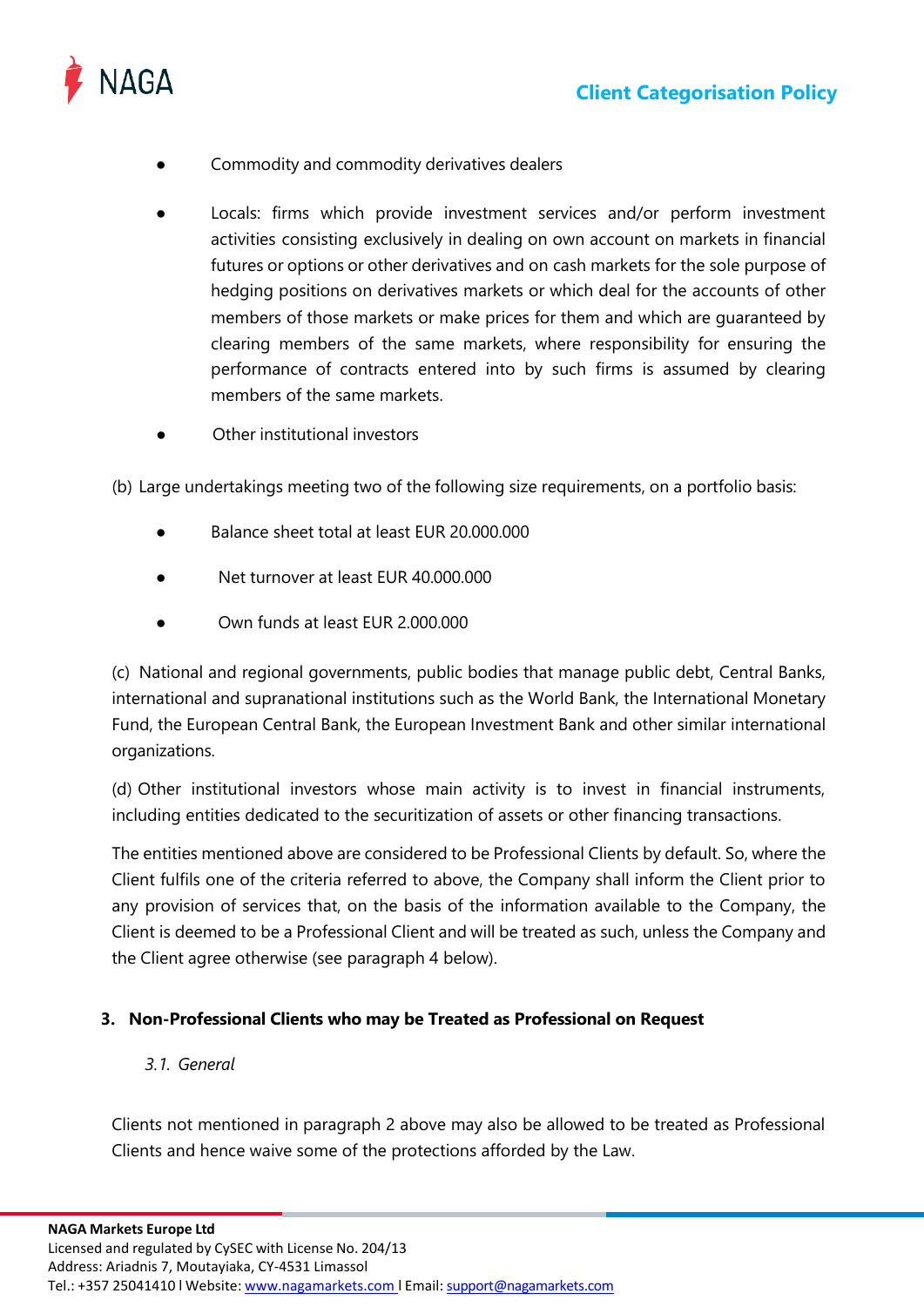

# **Client Categorisation Policy**

The Company is allowed to treat any such Clients as Professionals provided the relevant criteria and procedures mentioned herein below are fulfilled. These Clients should not, however, be presumed to possess market knowledge and experience comparable to that of the categories of paragraph 2. So, any waiver of the protection afforded to them shall be considered valid only if an adequate assessment of the expertise, experience and knowledge of the Client, undertaken by the Company, gives reasonable assurance, in light of the nature of the transactions or services envisaged, that the said Client is capable of making his own investment decisions and understanding the risks involved.

For this reason, the Company will apply a fitness test to assess the Client's expertise and knowledge.

## *3.2. Assessment*

In the course of the above assessment, as a minimum, two of the following criteria should be satisfied:

- 1- the Client has carried out transactions, in significant size, on the relevant market at an average frequency of 10 per quarter over the previous four quarters;
- 2- the size of the Client's financial instrument portfolio, defined as including cash deposits and financial instruments exceeds 500,000 Euros;
- 3- the Client works or has worked in the financial sector for at least one year in a professional position, which requires knowledge of the transactions or services envisaged.

In the case of small entities, the person subject to the above assessment should be the person authorized to carry out transactions on behalf of the entity.

## *3.3. Procedure*

- The Client must states in writing to the Company that they wish to be treated as a Professional Client, either generally or in respect of a particular investment service or transaction, or type of transaction or product.
- The Company must give the Client a clear written warning of the protections and investor compensation rights the Client may lose.
- The Client must state in writing, in a separate document from the main Agreement, that they are aware of the consequences of losing such protections.
- Before deciding to accept any request for waiver, the Company must take all reasonable steps to ensure that the Client requesting to be treated as a Professional Client meets the relevant requirements stated above.

## *3.4. Keeping the Company Informed*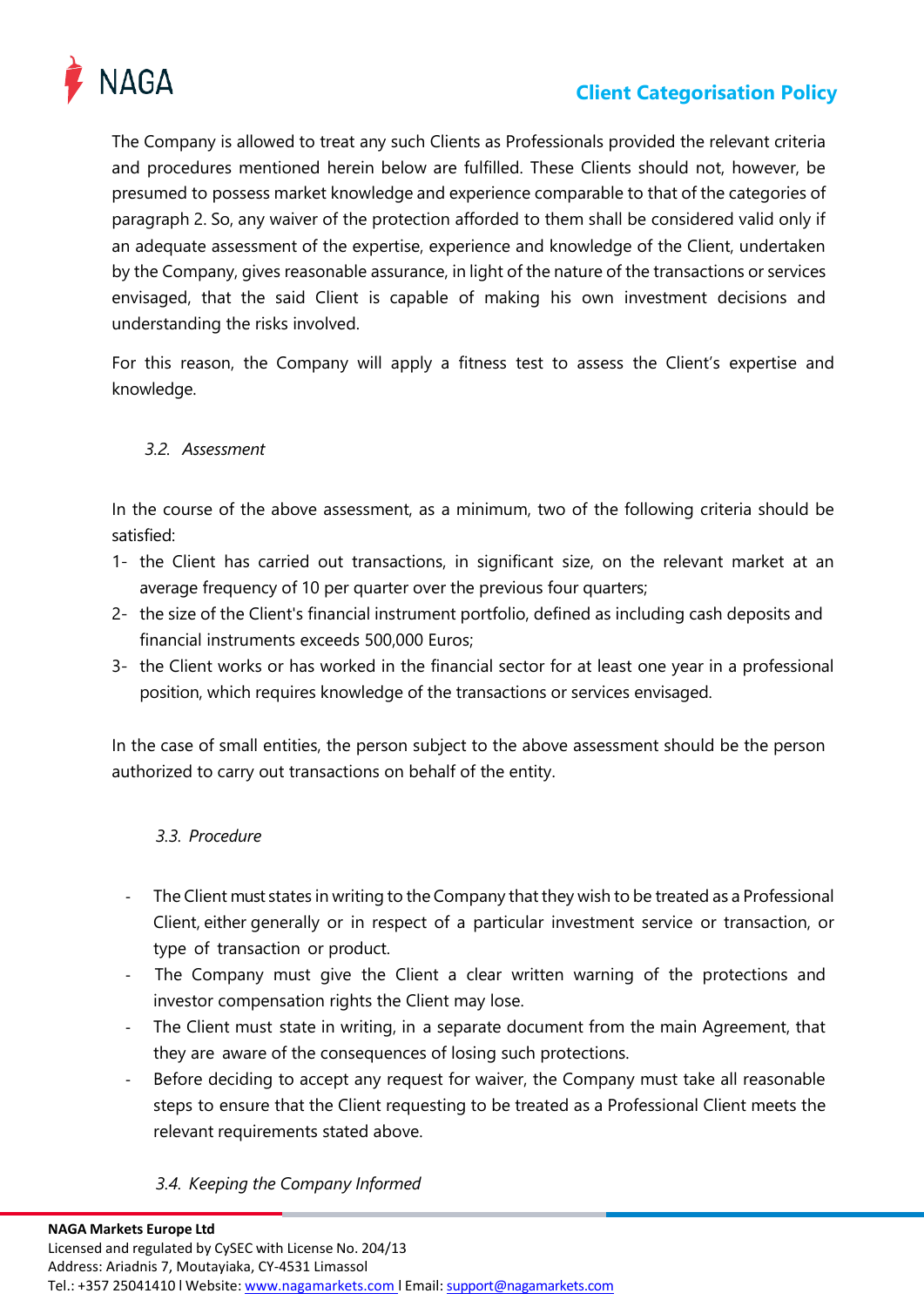

The Company implements appropriate written internal policies and procedures to categorise clients. Professional Clients are responsible for keeping the Company informed about any change which could affect their current categorization. However, if the Company becomes aware that the Client no longer fulfils the initial conditions which made them eligible for a professional treatment, the Company should take appropriate action.

## <span id="page-5-0"></span>**4. Professional Clients Requesting to be treated as Retail**

It is noted that Professional Clients of paragraph 2 are allowed to request non-professional treatment and instead be treated as Retail Clients, so as to enjoy a higher level of protection. It is the responsibility of the Client, considered to be a Professional Client, to ask for a higher level of protection when the Client deems themselves unable to properly assess or manage the risks involved.

This higher level of protection will be provided when a Client who is considered to be a professional enters into a written agreement with the Company to the effect that the Client shall not be treated as a Professional for the purposes of the applicable conduct of business regime. Such agreement should specify whether this applies to one or more particular services or transactions, or to one or more types of product or transaction.

## <span id="page-5-1"></span>**5. Eligible Counterparties**

An Eligible Counterparty is, as defined in the clause 31(2) (a) of the law 87(i)/2017, any of the following undertakings:

- a. Cyprus Investment firms
- b. Other Investment firms
- c. Credit institutions
- d. Insurance companies
- e. UCITS and their management companies
- f. Pension funds and their management companies
- g. Other financial institutions authorised by a Member State or regulated under the laws of Cyprus or under European Union law
- h. National governments and their corresponding offices, including public bodies that deal with public debt at national level, central banks, the Central Bank and supranational organisations

Furthermore, the Eligible Counterparty category is applicable only for the following investment services:

- Reception and transmission of Client orders
- Execution of orders on behalf of Clients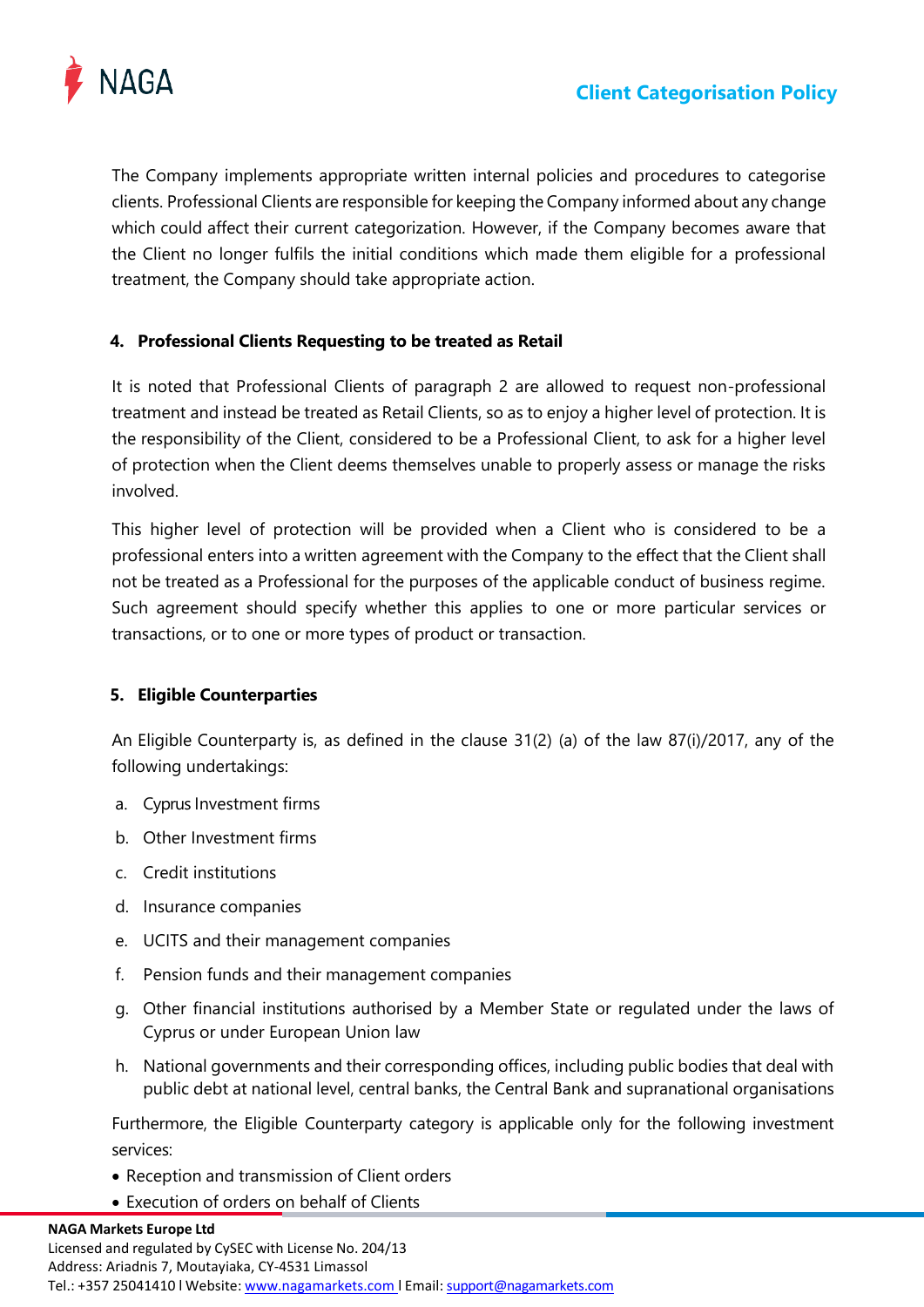

On request, the Company may also recognize as an Eligible Counterparty which fall within a category of Clients who are to be considered professional Clients in accordance with the fitness test (see paragraph 4 above). In such cases, however, the undertaking concerned shall be recognized as an Eligible Counterparty only in respect of the services or transactions for which the Client could be treated as a Professional Client.

In the event of a transaction where the prospective counterparty is located in another EU Member State, the Company shall defer to the status of the other undertaking as determined by the legislation of the said Member State in which that undertaking is established.

## <span id="page-6-0"></span>**6. Types of Requests for Different Categorization**

The following requests may be submitted to the Company should a Client wish to change their categorization:

(a) A Retail Client can request to be categorized as a Professional Client. The Client therefore accepts a lower level of protection (see paragraphs 3 and 7).

(b) A Professional Client can request to be categorized as a Retail Client. The Client therefore obtains higher level of protection (see paragraphs 4 and 7) . A Professional Client can request to be treated as

an Eligible Counterparty, obtaining therefore a lower level of protection (see paragraph 5 above).

(c) An Eligible Counterparty can request to be categorized as a Professional Client or a Retail Client. The Client therefore obtains higher level of protection (see paragraph 5 above).

It is noted that the Company is not required to agree with a request for non-professional or non-Eligible Counterparty treatment. In addition, the Company may, on its own initiative, treat as a Professional or Retail client an Eligible Counterparty or treat as a Retail Client a Professional Client.

## <span id="page-6-1"></span>**7. Protection Rights**

## *7.1 Retail and Professional Clients*

Where the Company treats a Client as a Retail Client, the Client is entitled to more protections under the Law, than if the Client was treated as a Professional Client.

In summary, the protections Retail Clients are entitled to are as follows (the list may not be exhaustive):

(a) A Retail Client will be given more information disclosures with regards to the Company, its services, its financial instruments and their performance, the nature and risks of financial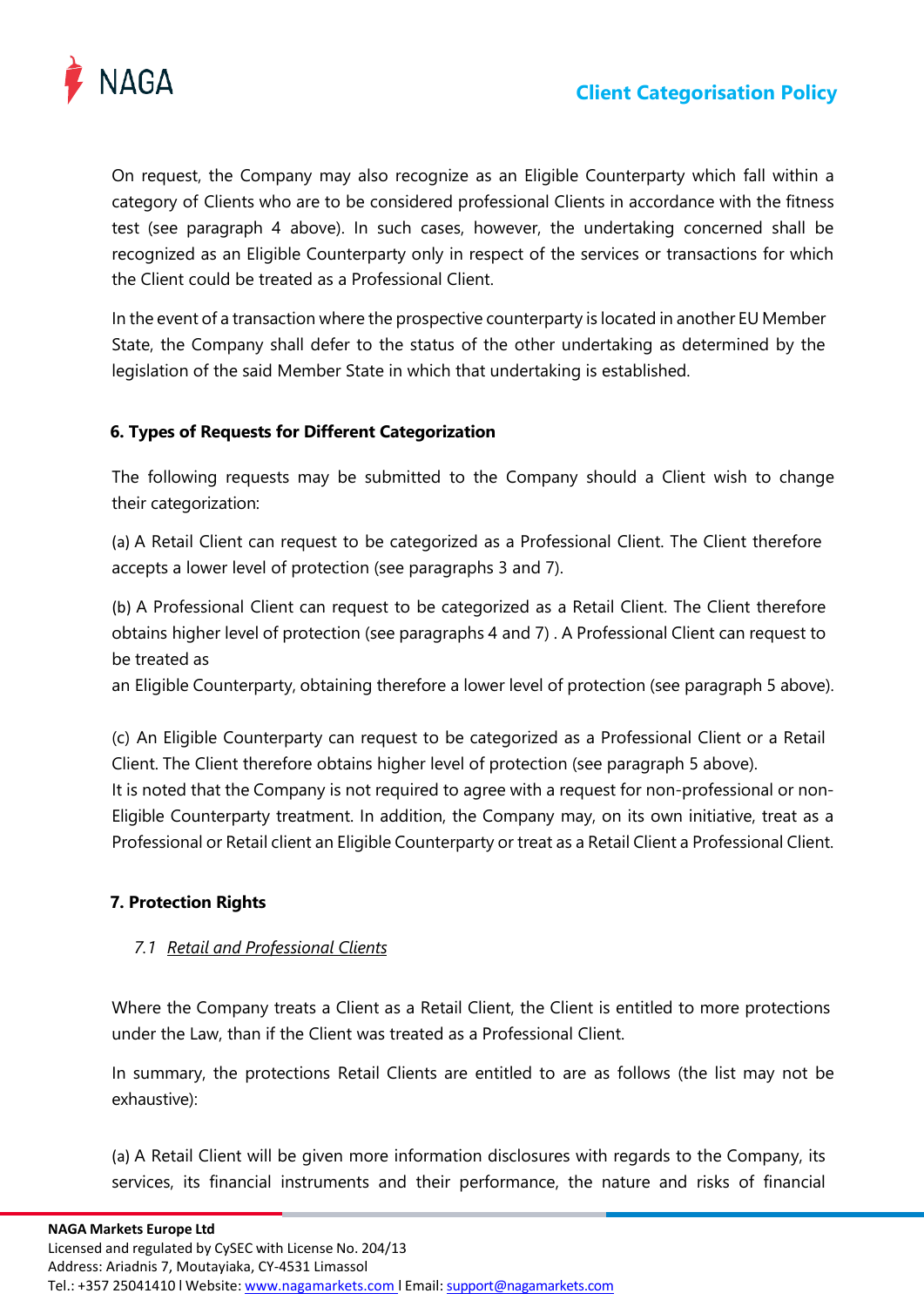## **Client Categorisation Policy**



instruments, its costs, commissions, fees and charges and the safeguarding of Client financial instruments and Client funds, including summary details of any relevant investor compensation or deposit guarantee scheme, as applicable.

(b) Where the Company is providing the services of Reception & Transmission of orders and/or Execution of Client orders, the Company shall ask a Retail Client to provide information regarding their knowledge, experience, financial situation or investment objectives, including risk tolerance in the investment field relevant to the specific type of product or service offered or demanded, so as to enable the Company to assess whether the investment service or product envisaged is appropriate for the Client. In case the Company considers, on the basis of the information received, that the product or service is not appropriate to a Retail Client, it shall warn the Client accordingly.

Please note that the Company is not required to assess appropriateness in certain cases specified by the Law 87(1)/2017 (for example, but not limited to, the situation where on an execution only basis the financial instrument concerned is not complex).

On the other hand, the Company shall be entitled to assume that a Professional Client has the necessary experience and knowledge in order to understand the risks involved in relation to those particular investment services or transactions, or types of transaction or product, for which the Client is classified as a Professional Client. Consequently, and unlike the situation with a Retail Client, the Company should not generally need to obtain additional information from the Client for the purposes of the assessment of appropriateness for those products and services for which they have been classified as a Professional Client.

(c) When executing Client orders, the Company must take all reasonable steps to achieve what is called "best execution" of the Client's orders, that is to obtain the best possible result for its Clients.

Where the Company executes an order of a Retail Client, the best possible result shall be determined in terms of the total consideration, representing the price of the financial instrument and the costs related to execution, which shall include all expenses incurred by the Client which are directly related to the execution of the order, including execution venue fees, clearing and settlement fees and any other fees paid to third parties involved in the execution of the order. The Company shall also send a notice to a Retail Client confirming execution of the order as soon as possible and no later than the first business day following execution or, if the confirmation is received by the Company from a third party, no later than the first business day following receipt of the confirmation from the third party, as applicable.

Professional Clients are also entitled to a confirmation for the execution of their orders; however, there is no specific timeframe involved as to when the Professional Client will receive this information. Nevertheless, this confirmation shall be provided promptly.

In Addition, for Professional clients when providing with Best Execution, the Company is not required to prioritize the total consideration/cost of transaction as being the most important